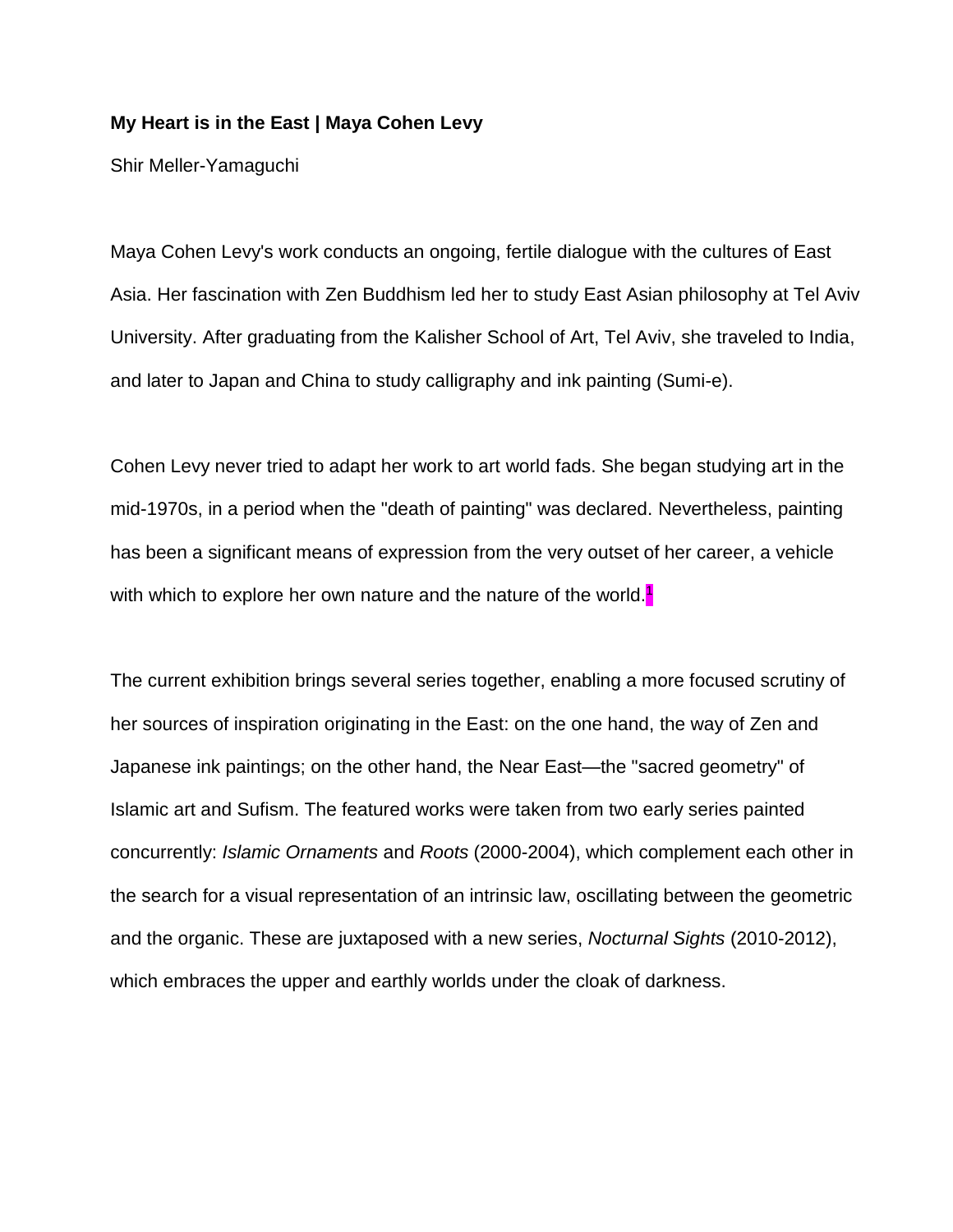Cohen Levy's search for an underlying geometrical principle in nature began relatively early, following her interest in the Golden Section. 2 In paintings from the series *Sunflowers* (1991-1994) she explored the spiral growth of sunflower seeds, which spawns a ravishing pattern, striking in its perfection.<sup>3</sup> In *Honeycombs* and *Palm Tree Trunks* (1995-1997) she continued to uncover the geometric regularity innate to nature.

The geometric ornamentalism in Islamic art represents the infinite wealth of creation and the harmonious relationship between basic forms which are intertwined to create spectacular, intricate geometric patterns. Cohen Levy adopts the dialectic between ideal form and its unique manifestation in the world. In the series *Islamic Ornaments*, she initially sketches a geometric grid whose lines remain exposed on the white canvas, subsequently moving between them with random, singular swift brush strokes, which interrupt the meticulous order, infusing it with life. The result is formal patterns made of repeated units characterized by continuity and duplication as well as shift and variance. She seeks freedom within the fixed pattern by means of multi-layered hatching in contrasting colors which give rise to flickering textures. The painting contains the accumulation of memory from the first to the last line.

Concurrent with *Islamic Ornaments*, Cohen Levy painted the series *Roots*: treetops portrayed as roots. The top-root transforms the painting into a meeting point between the external and internal worlds. While the painting appears as a reflection of trees and moon in the water at first sight, it is, in fact, a web of infinitely interwoven organic forms. Their rhythm continues to echo outside the canvas: expanding rings of ripples, continually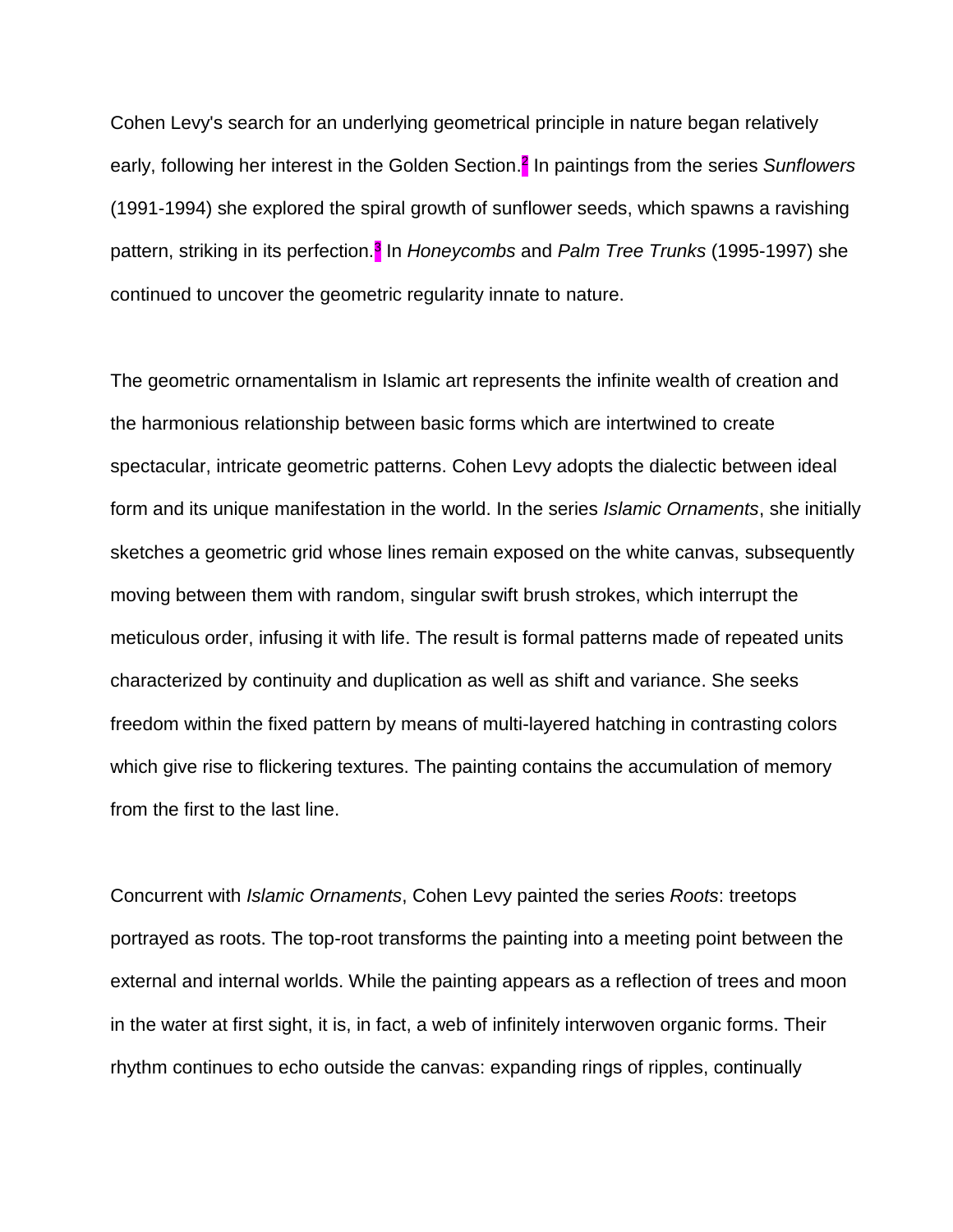bifurcating branches, the flowing lines extending from the top part of the painting towards us. In one of the paintings the moon is duplicated and depicted in various phases throughout the month. In another, the roots are indeed portrayed in vivid orange, but they dissolve like a fragile tissue onto the two overlapping moons behind them, attesting to their imminent disappearance.

The sights rendered by Cohen Levy are anchored in the landscape; as in Chinese painting, however, they are not an imitation of external scenery, but rather a search for the intrinsic principle embedded in it. The tree, the water, the moon are only ostensibly separate. In effect, their existence is entwined. Everything comes together to form a single, vivid whole.

An old Zen tale recounts the story of the nun Chiyono, who used to carry water from the well in an old bucket bound with bamboo. When the bamboo broke and the bottom of the pail fell out, the nun experienced a moment of awakening and wrote a poem:

In this way and that I tried to save the old pail

Since the bamboo strip was weakening and about to break

Until at last the bottom fell out.

No more water in the pail!

No more moon in the water! 4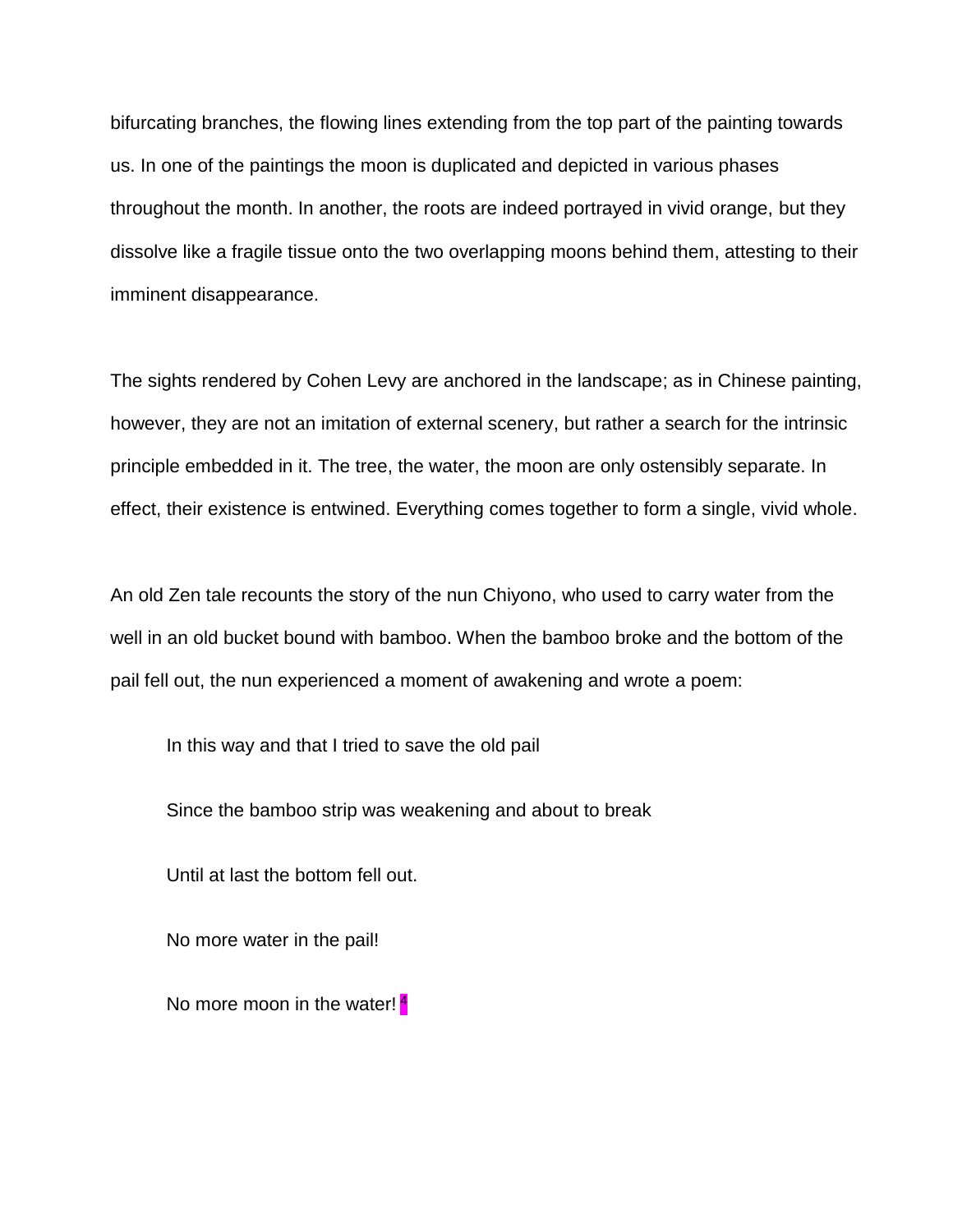In her works, Cohen Levy strives to unite the consciousness and the world, subject and object. The artist's unity with the subject of his work is a key experience in the study of Zen painting. In order to draw a bamboo shoot one must first become a bamboo. When you draw the appearance of bamboo, you are separate from it. You can paint its form and colors, as seen from the outside, but to render its spirit and essence, you must renounce your own ego and sense its quintessence.

A similar experience is described by Persian poet, theologian, jurist, and Sufi mystic Mawlana Jalal al-Din Muhammad Rumi (Jelaluddin Rumi, 1207–1273): "Go you into that workshop and see Him face to face. / Inasmuch as over that Workman His work spreads a curtain, / You cannot see Him outside His work. / Since His workshop is the abode of the Wise One, / Whoso seeks Him without is ignorant of Him. / Come, then, into His workshop, which is Not-being."<sup>5</sup>

According to the Chinese and Japanese tradition of Sumi-e painting, every brush stroke is made with one breath. It is an exercise intended to unite consciousness and action. In the series *Ponds* (created between 1995 and 2000 and presented at the Tel Aviv Museum of Art in 2000; curator: Varda Steinlauf), Cohen Levy painted textures in ink which contain movement of recurring images of leaves-eyes-fish in transparent layers, over and over again. This multi-layered praxis would become Cohen Levy's hallmark, as indicates by Steinlauf: "Every time that Cohen Levy goes back on her tracks and reworks the constant 'mother form' in the series, she actually creates something different. Each such repetition constitutes a correction and an updating with the aim of exhausting the expressive power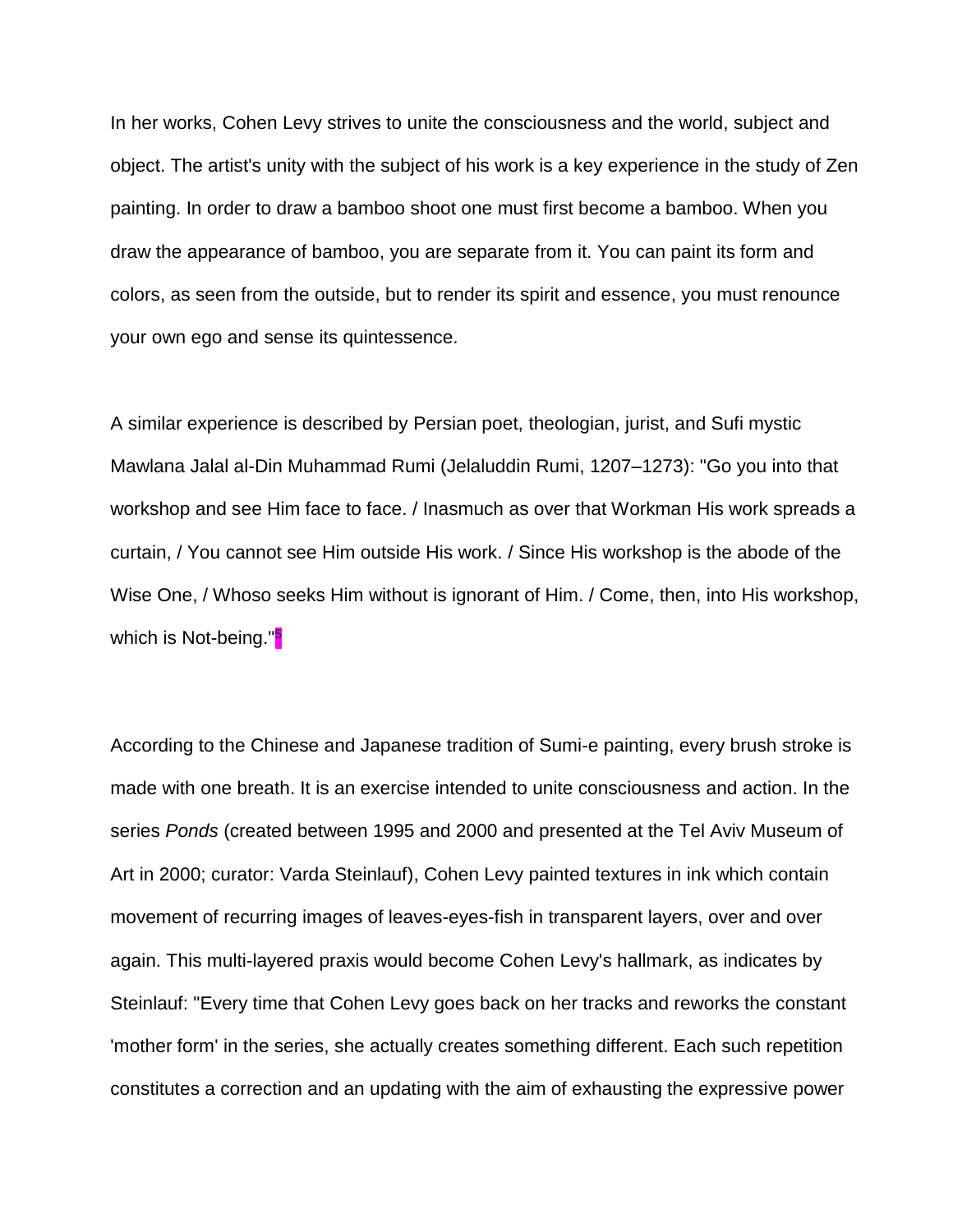of the composition and of bringing the painting closer to the starting point and to the artist's spirit."<mark>6</mark>

Every application of paint joins the lines beneath, at once covering and accentuating the layers of hues bursting forth. It is not a relationship of image and background as in Western painting. The entire canvas is a vibrating sphere of movement. The large canvases are akin to a dance platform, demanding involvement of the entire body facing them. The act of painting becomes a particularly lively presence in her recent series, *Nocturnal Sights* (2010-2012).

The whirling movement of Sufi dance which Cohen Levy has come to know in recent years creates a powerful inner center, like stars rotating around a single spot. In her world, time stands still, but its cyclicality is nevertheless clearly discernible. Eternity is channeled into a single moment, into the now. "Chui the Artisan's swooping freehand arcs could match the lines made with compasses and T-squares, for his fingers transformed along with the thing he was making, his mind never lingering to check or verify. Hence, his Numinous Platform was unified and unshackled to any one place."<sup>7</sup>

In *Nocturnal Sights* Cohen Levy arrives at a time in which the world unites and external boundaries blur. The trees lose their concreteness, and only the shadow of their tops remains. Lively action takes place in the sky: stray lines intermingle and unravel like an echo of hidden growth which continues to occur in the realms of creation. Maya Cohen Levy stands at the center like the tree trunk, its roots in the depths of her soul, its top in the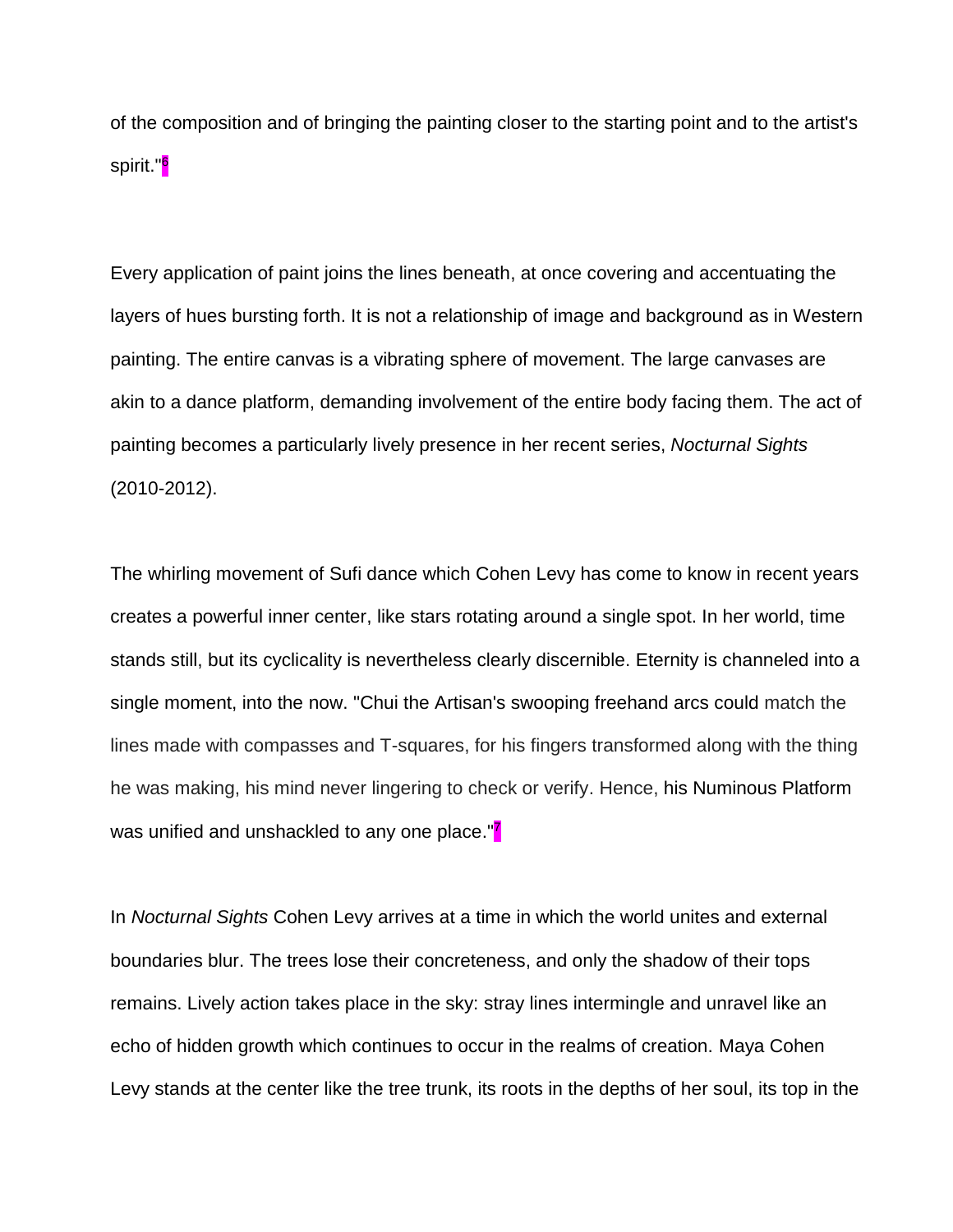painting, and her hands pivot around an array of light hatches in the never-ending cycle of nocturnal skies.

## **Notes**

1. Later on she also worked in sculpture, photography, and video.

2. The Golden Section, also called Divine Proportion, was presumably discovered by Greek mathematician Euclid, but it was only in the Renaissance that it was given extensive manifestations in art and architecture, following mathematician Luca Pacioli, who described this mathematical ratio in his book *De Divina Proportione*, ascribing it with marvelous virtues. The book's illustrator was Leonardo da Vinci.

3. The Golden Section ratio and spiral growth are discernible in many trees and plants. Every new bud or stem naturally grows into the gap left by its predecessors to obtain maximum light and air, thereby producing a spiral arrangement of the branches and leaves around the stalk or stem. For an elaboration, see: Michael Costa, *The Golden Section, Solomon's Seal, and the Star of David* (Tel Aviv: Hapoalim, 1990) [Hebrew].

4. Nancy Wilson Ross, *The World of Zen: An East-West Anthology* (New York: Random House, 1960), p. 78.